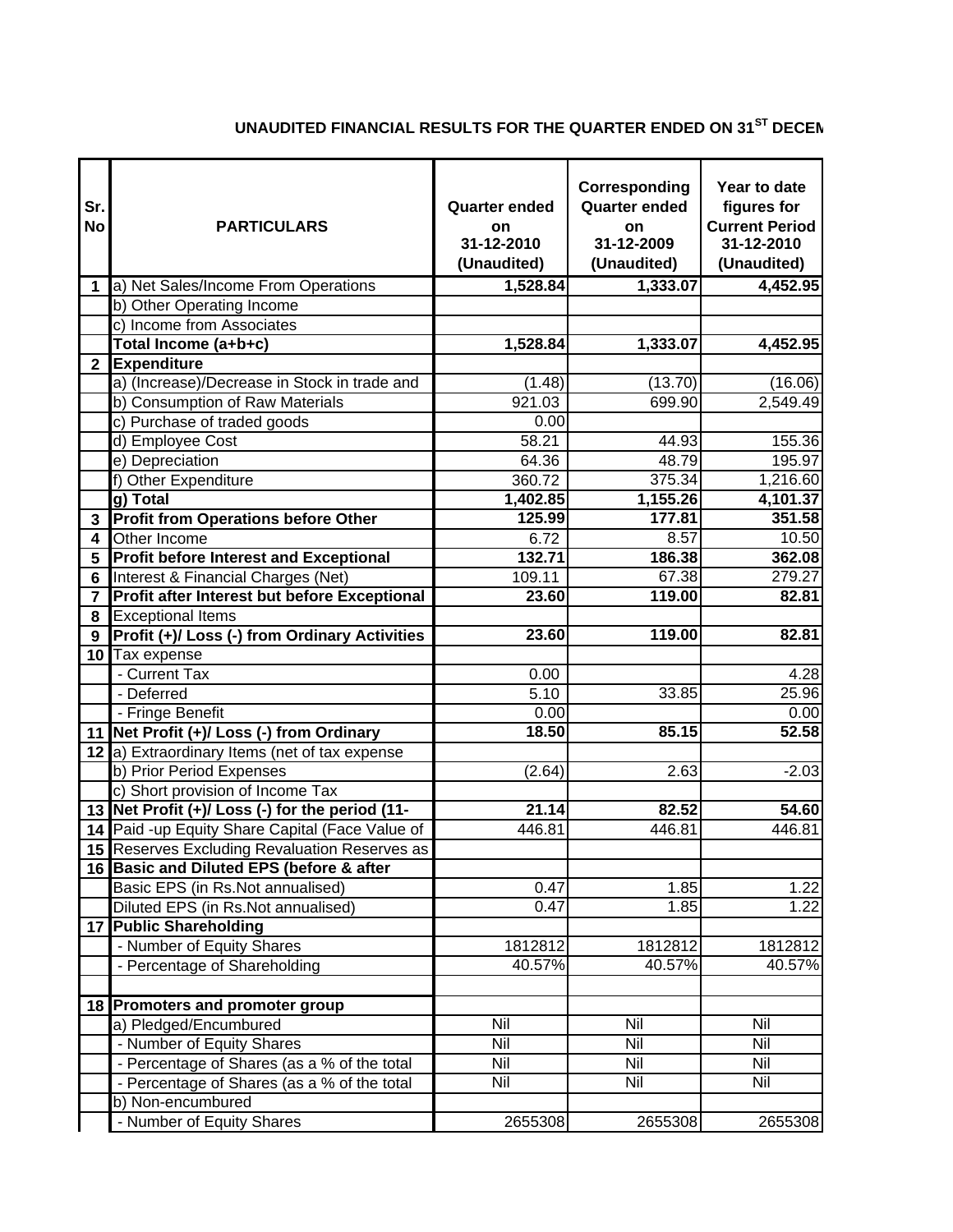| - Percentage of Shares (as a % of the total |         |         |         |
|---------------------------------------------|---------|---------|---------|
| shareholding of promoter & promoter group)  | 100.00% | 100.00% | 100.00% |
| - Percentage of Shares (as a % of the total |         |         |         |
| share capital of the company)               | 59.43%  | 59.43%  | 59.43%  |
|                                             |         |         |         |

**Notes**

**1**.The above unaudited results for the quarter ended 31st December, 2010 have been reviewed by Audit C the Board of Directors at their meeting held on 29th January, 2011, and are to be reviewed by the Statutory **2**.The status of investors complaints for the quarter ended on 31st December, 2010 is as follows.

| <b>Particulars</b>       | <b>Dpenina</b> | <b>Received</b> | Disposed off | Closina |
|--------------------------|----------------|-----------------|--------------|---------|
| <b>No. of Complaints</b> |                |                 |              |         |

**3**.The Company is mainly engaged in single segment i.e.Manufacturing of Paper. Hence there is no othe required by AS-17 on 'Segment Reporting' issued by ICAI.

**4**.The figures stated above have been reclassified/regrouped wherever necessary to confirm with the classif for the quarter ended on 31st December, 2010

**Date : 29th January, 2011 Place : Ahmedabad**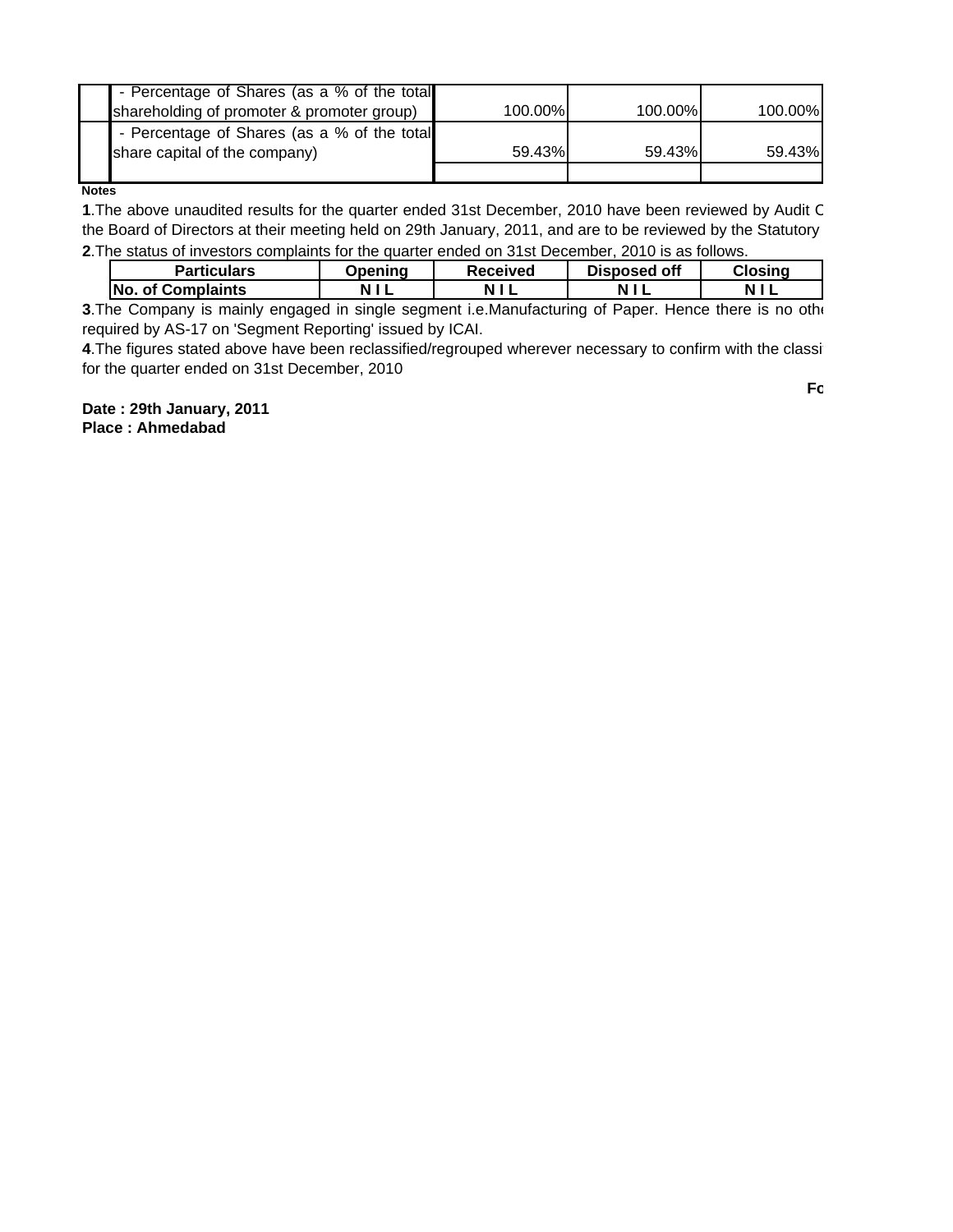## **MBER, 2010**

| 11 DER, ZVIV    |                       |
|-----------------|-----------------------|
|                 | (Rs. In Lacs)         |
| Year to date    |                       |
| figures for     |                       |
| <b>Previous</b> |                       |
| <b>Period</b>   | Year ended on         |
| 31-12-2009      | 31-03-2010            |
| (Unaudited)     | (Audited)             |
| 4,119.94        | 5,510.41              |
|                 |                       |
|                 |                       |
| 4,119.94        | $5,510.\overline{41}$ |
|                 |                       |
|                 |                       |
| 190.21          | 220.22                |
| 2,253.12        | 3,137.50              |
|                 |                       |
| 145.67          | 200.32                |
| 145.53          | 193.77                |
| 1,152.79        | 1,425.33              |
| 3,887.32        | 5,177.14              |
| 232.62          | 333.27                |
| 20.64           | 39.63                 |
| 253.26          | 372.89                |
| 188.64          | 272.54                |
| 64.62           | 100.35                |
|                 |                       |
| 64.62           | 100.35                |
|                 |                       |
|                 | 0.00                  |
| 21.06           | 29.70                 |
|                 |                       |
| 43.57           | 70.66                 |
|                 |                       |
|                 |                       |
| (7.63)          | 6.75                  |
| 51.20           | 63.91                 |
|                 |                       |
| 446.81          | 446.81                |
|                 | 626.04                |
|                 |                       |
| 1.15            | <u>1.43</u>           |
| 1.15            | 1.43                  |
|                 |                       |
| 1812812         | 1,812,812             |
| 40.57%          | 40.57%                |
|                 |                       |
|                 |                       |
| Nil             | Nil                   |
| Nil             | Nil                   |
| Nil             | Nil                   |
| Nil             | Nil                   |
|                 |                       |
|                 |                       |
| 2655308         | 2655308               |